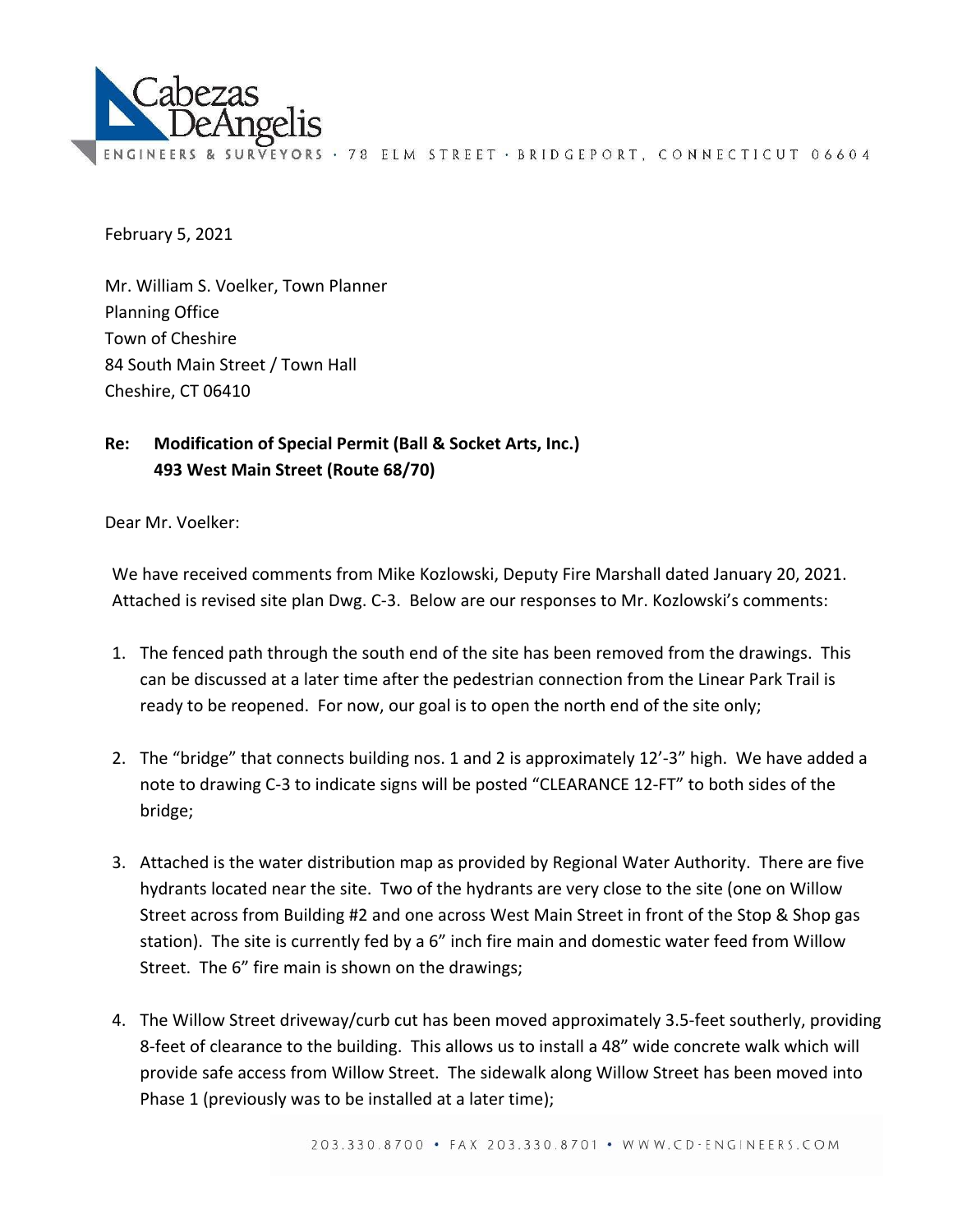

Mr. William S. Voelker, Town Planner February 5, 2021 Page 2

5. The curb cut at West Main Street has been modified to be a two-way configuration and a "backup area" comprised of reinforced turf is provided for large emergency trucks. It is understood that the final driveway configuration will also need to be reviewed and approved by CDOT.

If you have any questions regarding this letter you may contact me directly at 203‐330‐8700. Thank you,

Sincerely,

Chris DeAngelis, PE CABEZAS‐DeANGELIS, LLC

*Z:\Working Projects\Chris\2020\20‐32 Ball & Socket Ph 1\corresp\Letter W Voelker 02‐05‐2021.docx*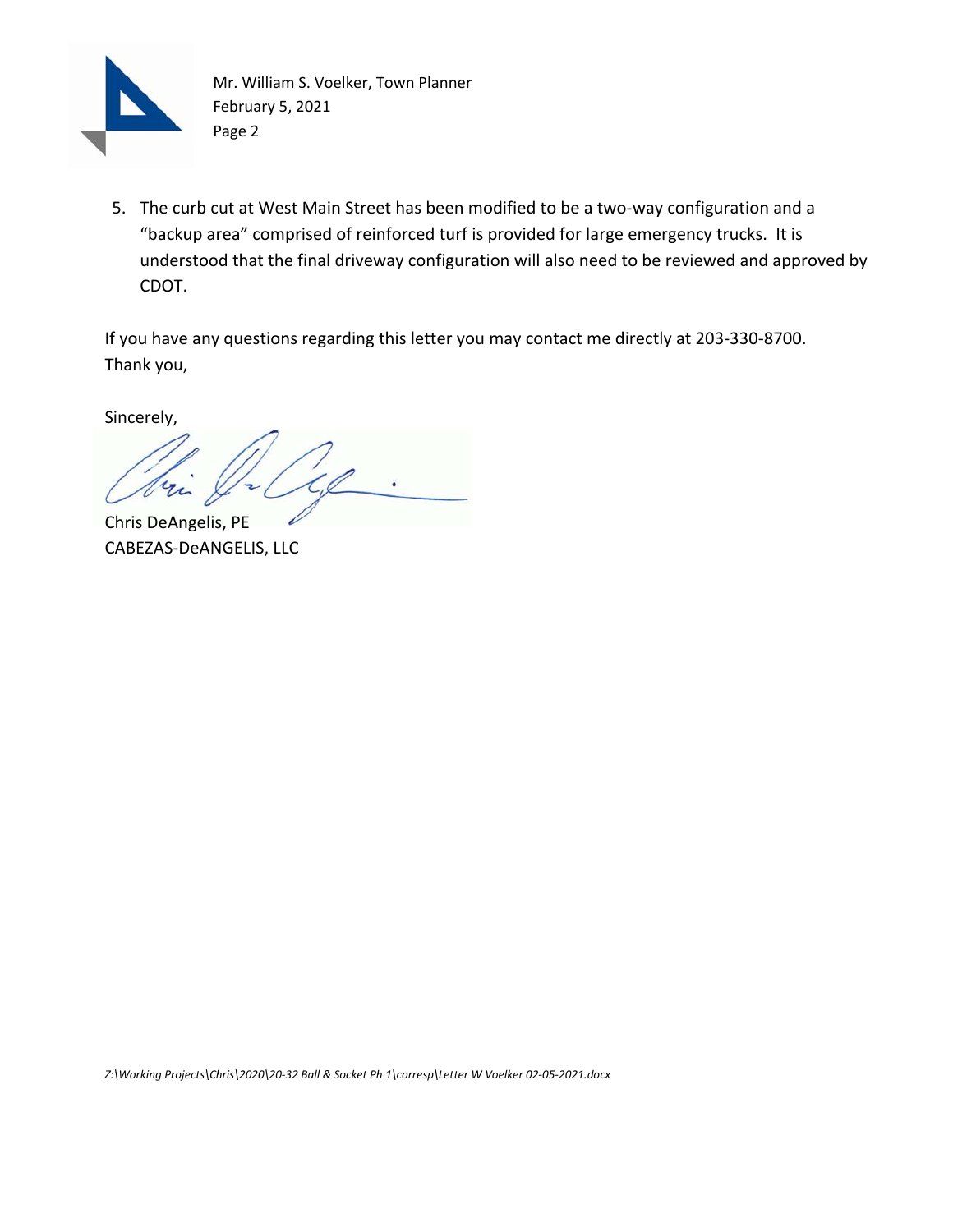